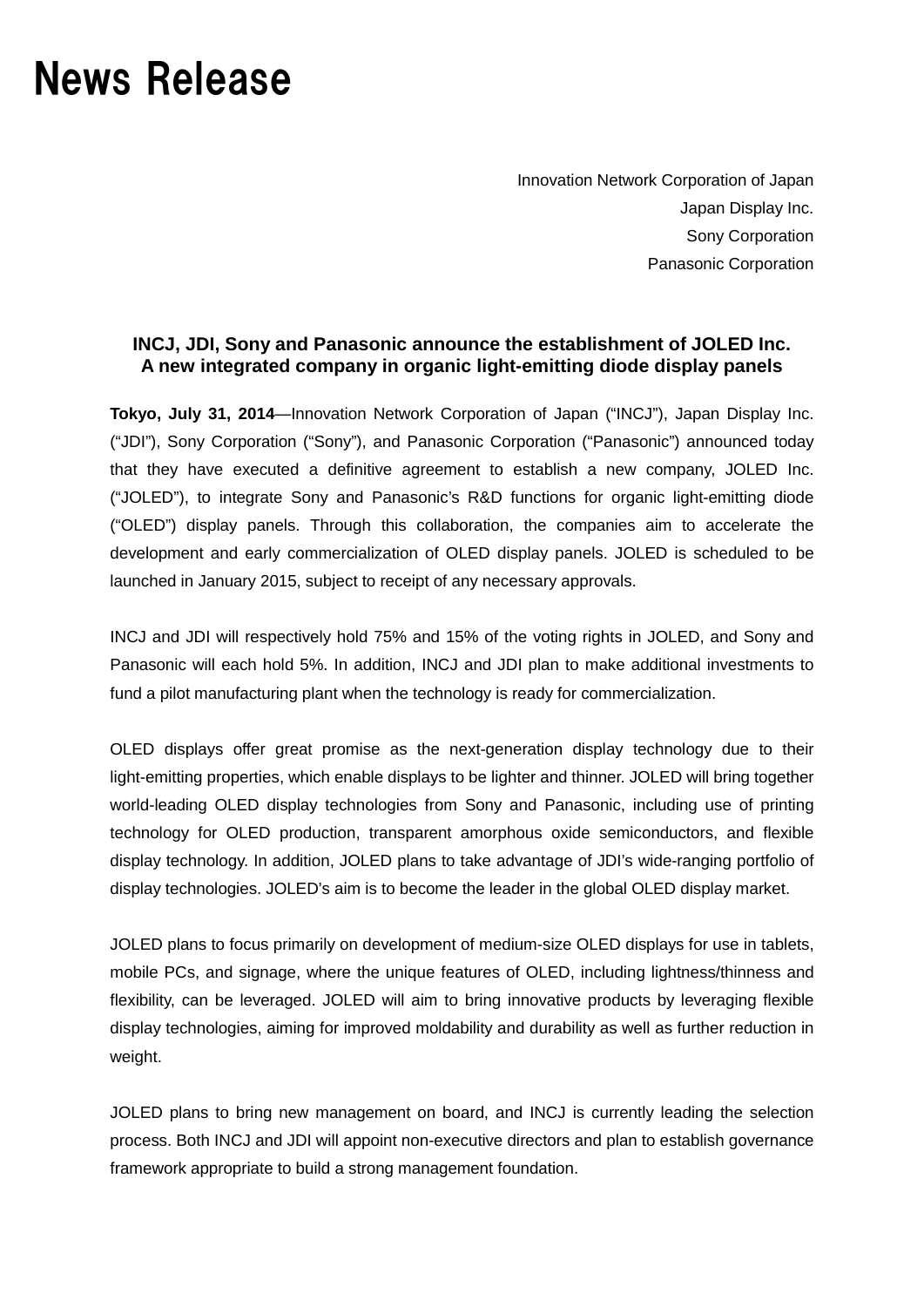#### **About Innovation Network Corporation of Japan (INCJ)**

INCJ was established in July 2009 as a public-private partnership that provides financial, technological and management support for next-generation businesses. INCJ specifically supports those projects that combine technologies and varied expertise across industries and materialize open innovation. INCJ has the capacity to invest up to ¥2 trillion (approx US\$20 billion).

To date, INCJ has invested approximately ¥750 billion in a total of 71 projects and is currently focused on a broad range of areas from green energy, electronics, IT and biotechnology to infrastructure-related sectors such as water supply.

INCJ maintains a hands-on approach to investment, engaging in the business development of cutting-edge core technologies through intellectual property funds, expansion of venture companies and aggressive overseas development through initiatives such as restructuring and mergers of tech businesses and acquisitions of foreign companies.

#### **About Japan Display Inc.**

| Business start:         | April 1, 2012                                                     |
|-------------------------|-------------------------------------------------------------------|
| Headquarters:           | 7-1 Nishi-shinbashi 3-chome, Minato-ku, Tokyo                     |
| Consolidated net sales: | ¥614.6 billion (fiscal year ended March 2014)                     |
| Stated capital:         | ¥96.8 billion (as of March 31, 2014)                              |
| President and CEO:      | President and Chief Executive Officer, Shuichi Otsuka             |
| Employees:              | 16,046 (consolidated) (as of March 31, 2014)                      |
| Business outline:       | A leading manufacturer of small- and medium-sized display devices |
|                         | and related products                                              |

#### **About Sony Corporation**

| Established:            | May 7, 1946                                                           |
|-------------------------|-----------------------------------------------------------------------|
| Headquarters:           | 7-1 Konan 1-chome, Minato-ku, Tokyo                                   |
| Consolidated net sales: | ¥7,767.3 billion (fiscal year ended March 2014)                       |
| Stated capital:         | ¥646.7 billion (as of March 31, 2014)                                 |
| President and CEO:      | Director, President and CEO, Representative Corporate Executive       |
|                         | Officer, Kazuo Hirai                                                  |
| Employees:              | 140,900 (consolidated) (as of March 31, 2014)                         |
| Business outline:       | Sony Corporation is a leading manufacturer of audio, video, game,     |
|                         | communications, key device and information technology products for    |
|                         | the consumer and professional markets.                                |
|                         | With its music, pictures, computer entertainment and online           |
|                         | businesses, Sony is uniquely positioned to be the leading electronics |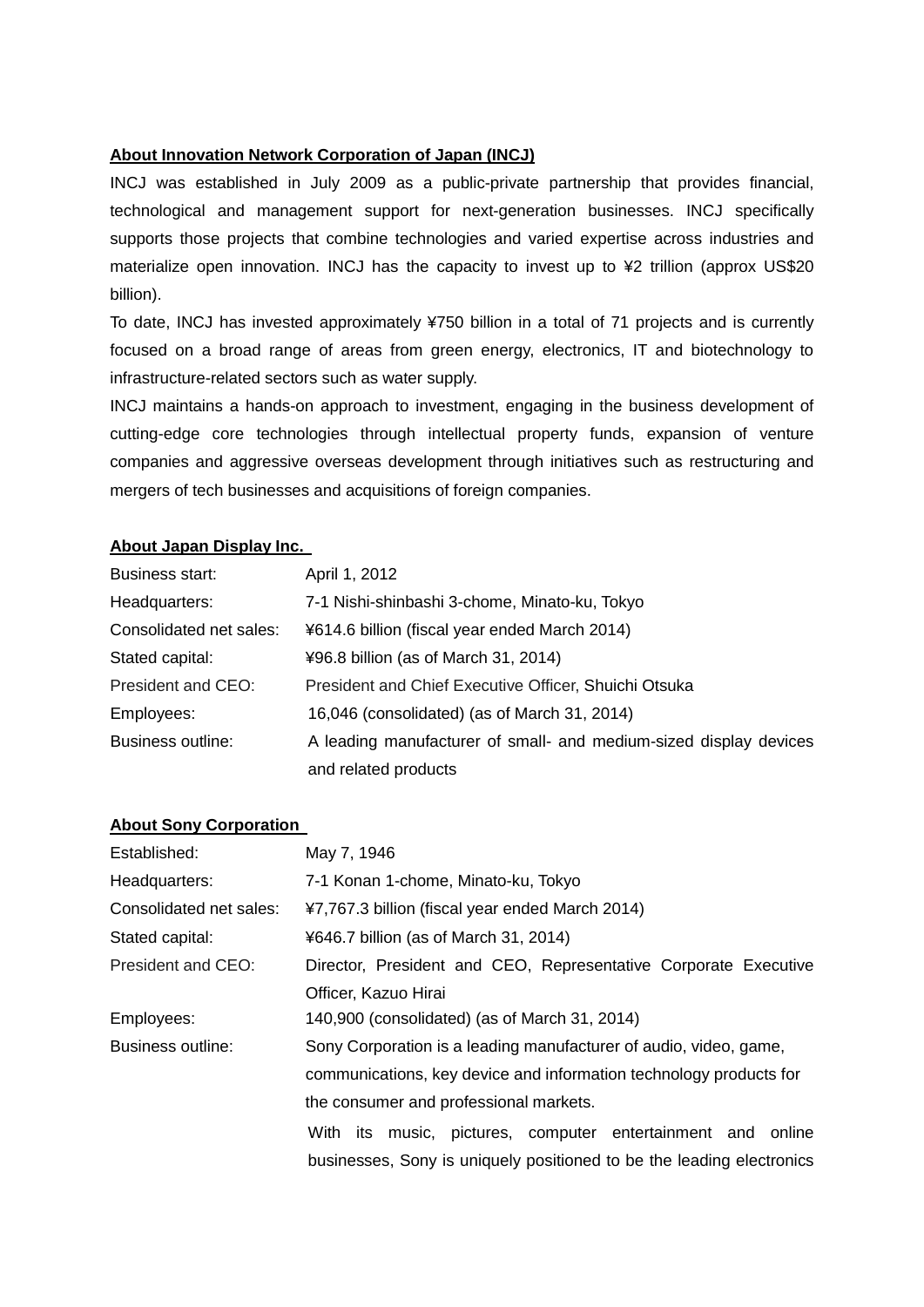### and entertainment company in the world.

# **About Panasonic Corporation**

| Established:            | December 15, 1935                                                     |
|-------------------------|-----------------------------------------------------------------------|
| Headquarters:           | 1006, Oaza Kadoma, Kadoma-shi, Osaka                                  |
| Consolidated net sales: | ¥7,736.5 billion (fiscal year ended March 2014)                       |
| Stated capital:         | ¥258.7 billion (as of March 31, 2014)                                 |
| President:              | President, Kazuhiro Tsuga                                             |
| Employees:              | 271,789 (consolidated) (as of March 31, 2014)                         |
| Business outline:       | Panasonic Corporation is a worldwide leader in the development and    |
|                         | engineering of electronic technologies and solutions for customers in |
|                         | residential, non-residential, mobility and personal applications.     |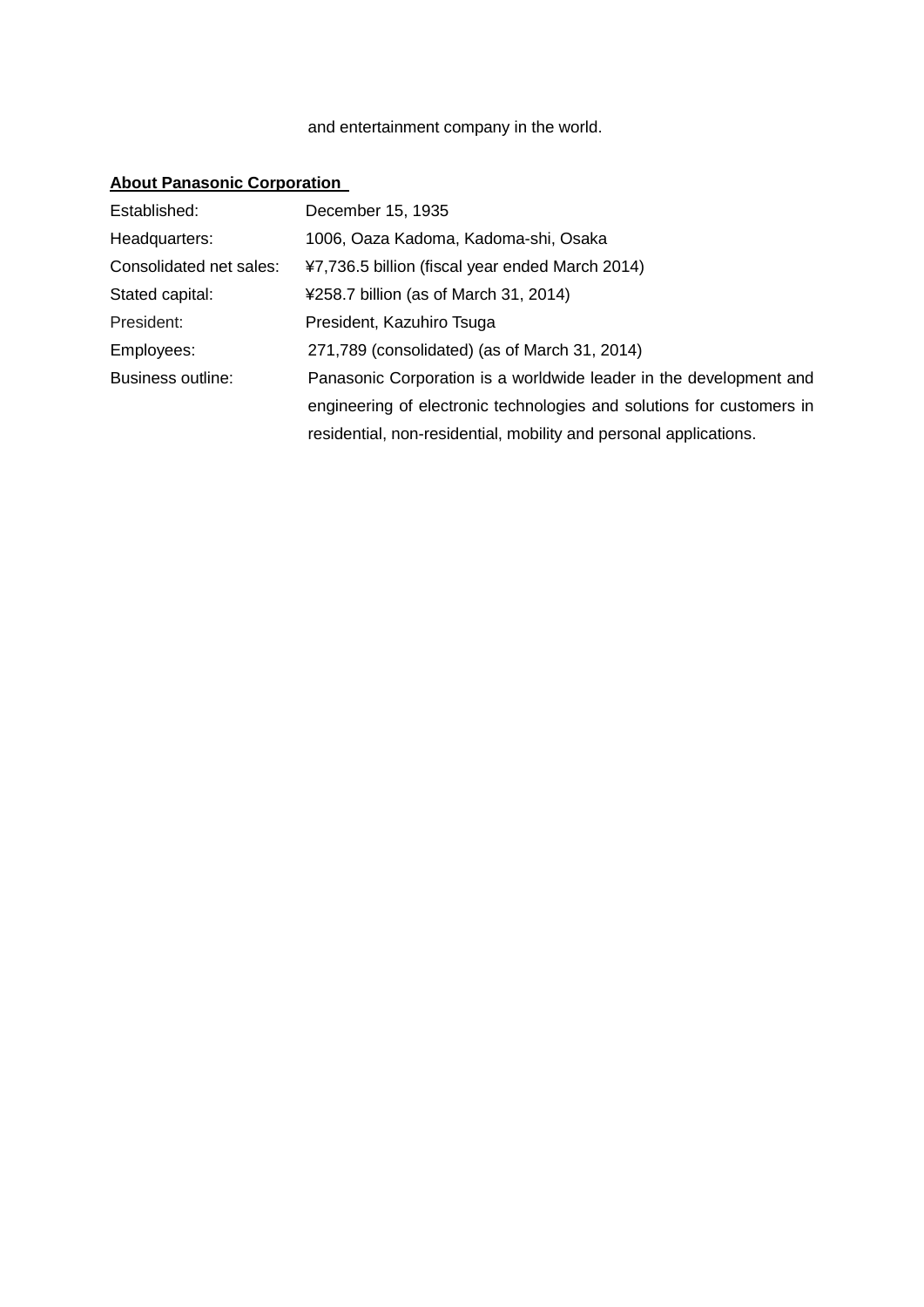Press contacts: Innovation Network Corporation of Japan Corporate Planning Office Mr.Tsuno, Ms.Hata 21st Floor, Marunouchi Eiraku Building 1-4-1 Marunouchi, Chiyoda-ku, Tokyo TEL : +81-3-5218-7200

Japan Display Inc Public Relations Dept. Ms. Tanaka, Mr. Kubota 7-1 Nishi-shinbashi 3-chome, Minato-ku, Tokyo TEL: +81-3-6732-8364

Sony Corporation Corporate Communications & CSR Department Ms.Takahashi, Mr. Masuda 7-1 Konan 1-chome, Minato-ku, Tokyo TEL: +81-3-6748-2200

Panasonic Corporation PR Group / Panasonic News Bureau 1006, Oaza Kadoma, Kadoma-shi, Osaka TEL : +81-3-3574-5664 (PR Group) +81-3-3542-6205 ( Panasonic News Bureau)